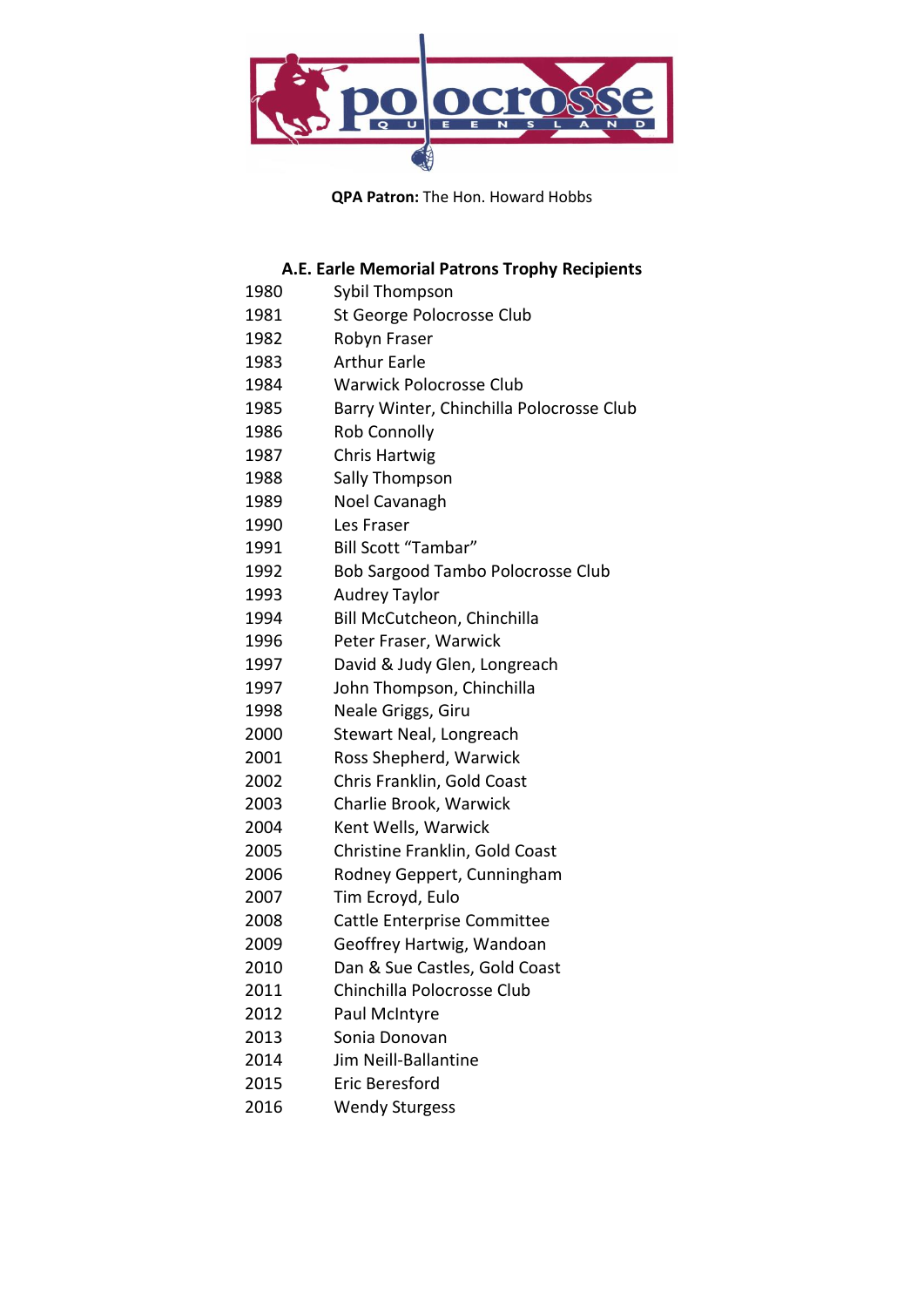#### **Qld Polocrosse Association Life Members**

| Reid               | <b>ALTON DOWNS</b>    |
|--------------------|-----------------------|
| Reid               | <b>ALTON DOWNS</b>    |
| Neill-Ballantine   | <b>CALLIOPE</b>       |
| <b>Moloney SNR</b> | LONGREACH             |
| Sargood            | <b>TAMBO</b>          |
| McCutcheon         | <b>CHINCHILLA</b>     |
| Fraser             | WARWICK               |
| Fraser             | <b>WARWICK</b>        |
| McKinnon           | WARWICK               |
| Shepherd           | WARWICK               |
| <b>Sticker</b>     | <b>LOCKYER VALLEY</b> |
| Stickler           | LOCKYER VALLEY        |
|                    |                       |

### **Qld Polocrosse Association – Hall of Fame**

| John         | Thompson        | <b>CHINCHILLA</b> |
|--------------|-----------------|-------------------|
| Les          | Fraser          | <b>WARWICK</b>    |
| <b>Bob</b>   | Sargood         | TAMBO             |
| Bill         | McCutcheon      | <b>CHINCHILLA</b> |
| Ross         | Shepherd        | <b>WARWICK</b>    |
| Colin        | Bloomfield      | KILLARNEY         |
| <b>Terry</b> | McKinnon        | <b>WARWICK</b>    |
| Sonia        | Donovan         | <b>CUNNINGHAM</b> |
| Paul         | McIntyre        |                   |
| Stewart      | Neal            | LONGREACH         |
| Murray       | <b>Sturgess</b> | <b>CHINCHILLA</b> |
| Chris        | Franklin        | <b>GOLD COAST</b> |
| Christene    | Franklin        | GOLD COAST        |

#### **Qld Polocrosse Association – Presidents**

| 1958      | A.T.S. Crane    | Warwick         |
|-----------|-----------------|-----------------|
| 1959-1967 | D.R. Hutton     | Cunningham      |
| 1968-1969 | D. Wormwell     | Coomrith        |
| 1970-1973 | W.M. Evans      | Chinchilla      |
| 1974-1983 | J.D.M. Thompson | Chinchilla      |
| 1984-1989 | D. Moloney      | Longreach       |
| 1990-1991 | W. McCutcheon   | Chinchilla      |
| 1992-2002 | T. McKinnon     | <b>Brisbane</b> |
| 2002-2006 | R. Sargood      | Tambo           |
| 2006-2010 | P. Hughes       | Dulacca         |
| 2010-2011 | S. Fraser       | Toowoomba       |
| 2011-2015 | E. Beresford    | Eulo            |
| $2015 -$  | C. Brook        | Warwick         |